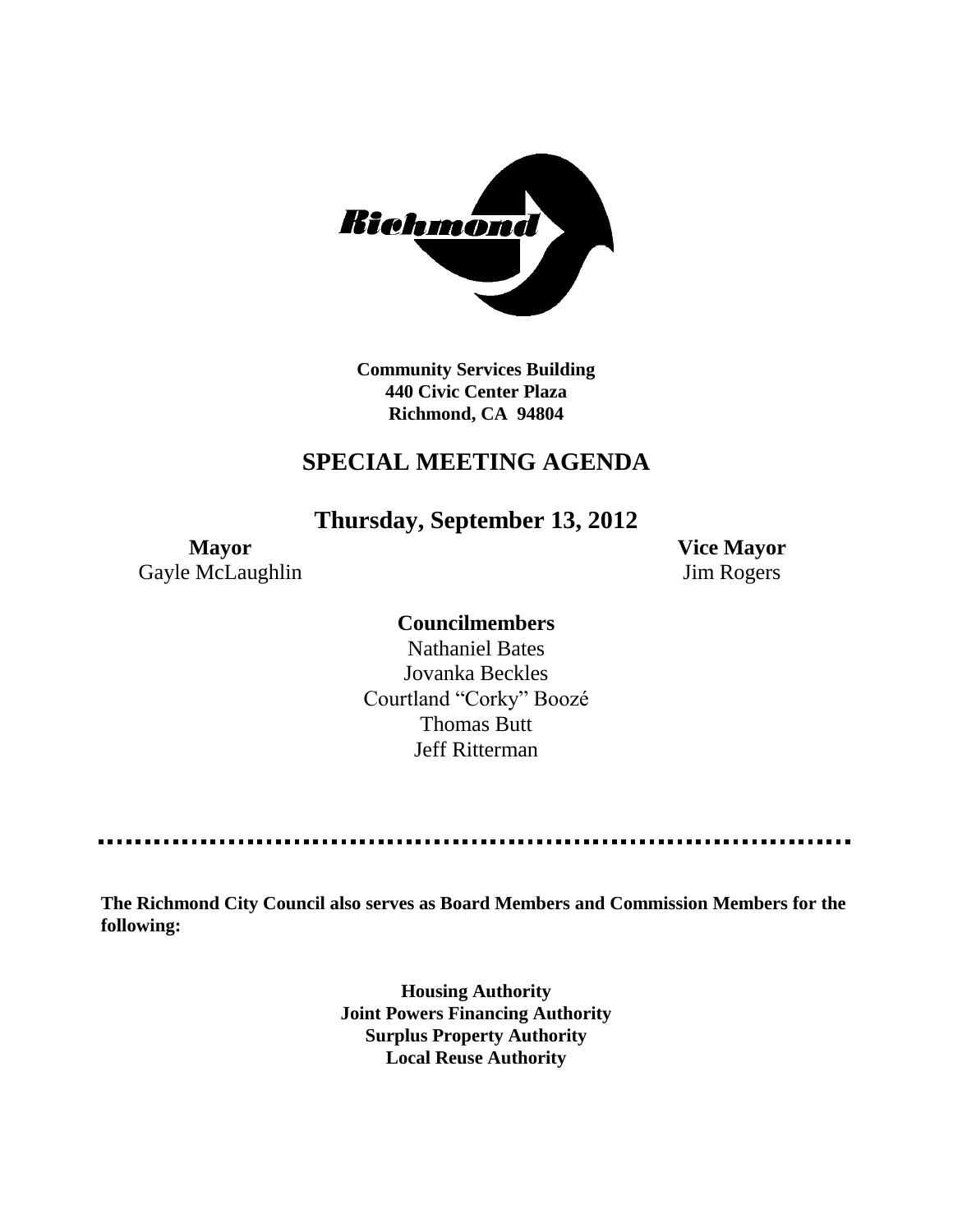The City of Richmond encourages community participation at its City Council meetings and has established procedures that are intended to accommodate public input in a timely and time-sensitive way. As a courtesy to all members of the public who wish to participate in City Council meetings, please observe the following procedures:

**PUBLIC COMMENT ON AGENDA ITEMS:** Anyone who desires to address the City Council on items appearing on the agenda must complete and file a pink speaker's card with the City Clerk **prior** to the City Council's consideration of the item. Once the City Clerk has announced the item and discussion has commenced, no person shall be permitted to speak on the item other than those persons who have submitted their names to the City Clerk. Your name will be called when the item is announced for discussion. **Each speaker will be allowed TWO (2) MINUTES to address the City Council on NON-PUBLIC HEARING items listed on the agenda.**

## **SPEAKERS ARE REQUESTED TO OCCUPY THE RESERVED SEATS IN THE FRONT ROW BEHIND THE SPEAKER'S PODIUM AS THEIR NAME IS ANNOUNCED BY THE CITY CLERK.**

Any law enforcement officer on duty or whose service is commanded by the presiding officer shall be Sergeant-at-Arms of the Council meetings. He/she, or they, shall carry out all orders and instructions given by the presiding officer for the purpose of maintaining order and decorum at the Council meetings (City Council Rules of Procedure and Order Section III F, RMC Section 2.12.030).

**\*\*\*\*\*\*\*\*\*\*\*\*\*\*\*\*\*\*\*\*\*\*\*\*\*\*\*\*\*\*\*\*\*\*\*\*\*\*\*\*\*\*\*\*\*\*\*\*\*\*\*\*\*\*\*\*\*\***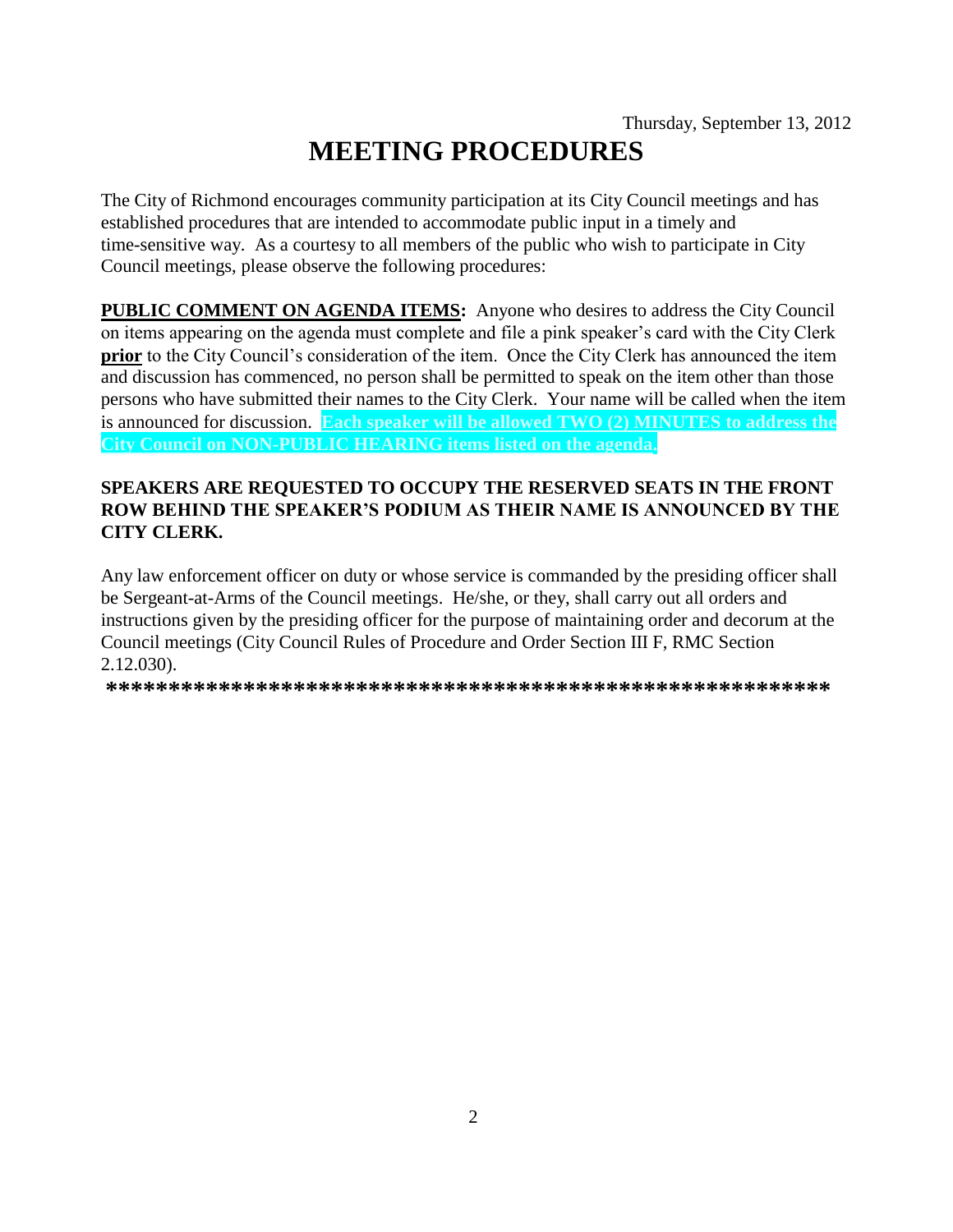## **SPECIAL MEETING OF THE RICHMOND CITY COUNCIL** 2:00 p.m.

#### **A. PLEDGE TO THE FLAG**

**B. ROLL CALL**

#### **C. STATEMENT OF CONFLICT OF INTEREST**

#### **D. COUNCIL AS A WHOLE**

**D-1.** APPROVE AN ORDINANCE (first reading) to (1) amend Section 2.42.075 of the Richmond Municipal Code to specify the information that must be included on a mass mailing in support of, or in opposition to, a candidate for Richmond elective office, or a Richmond City ballot measure, and to specify which types of political committees are subject to these requirements; and (2) amend Section 2.42.080 of the Richmond Municipal Code to repeal the provision of that section imposing criminal penalties for violations of Chapter 2.42 of the Richmond Municipal Code – Councilmember Jim Rogers (867-6743).

## **E. PUBLIC COMMENT**

#### **F. ADJOURN TO CLOSED SESSION**

**\*\*\*\*\*\*\*\*\*\*\*\*\*\*\*\*\*\*\*\*\*\*\*\*\*\*\*\*\*\*\*\*\*\*\*\*\*\*\*\*\*\***

## **CLOSED SESSION**

Shimada Room of the Community Services Building

## **A. CITY COUNCIL**

**A-1.** CONFERENCE WITH LEGAL COUNSEL - EXISTING LITIGATION (Subdivision [a] of Government Code Section 54956.9):

Community Coalition Against Beverage Taxes et al vs. City of Richmond **\*\*\*\*\*\*\*\*\*\*\*\*\*\*\*\*\*\*\*\*\*\*\*\*\*\*\*\*\*\*\*\*\*\*\*\*\*\*\*\*\*\*\*\***

### **G. REPORT FROM THE CITY ATTORNEY OF FINAL DECISION MADE AND NON-CONFIDENTIAL DISCUSSIONS HELD DURING CLOSED SESSION**

**H. ADJOURNMENT**